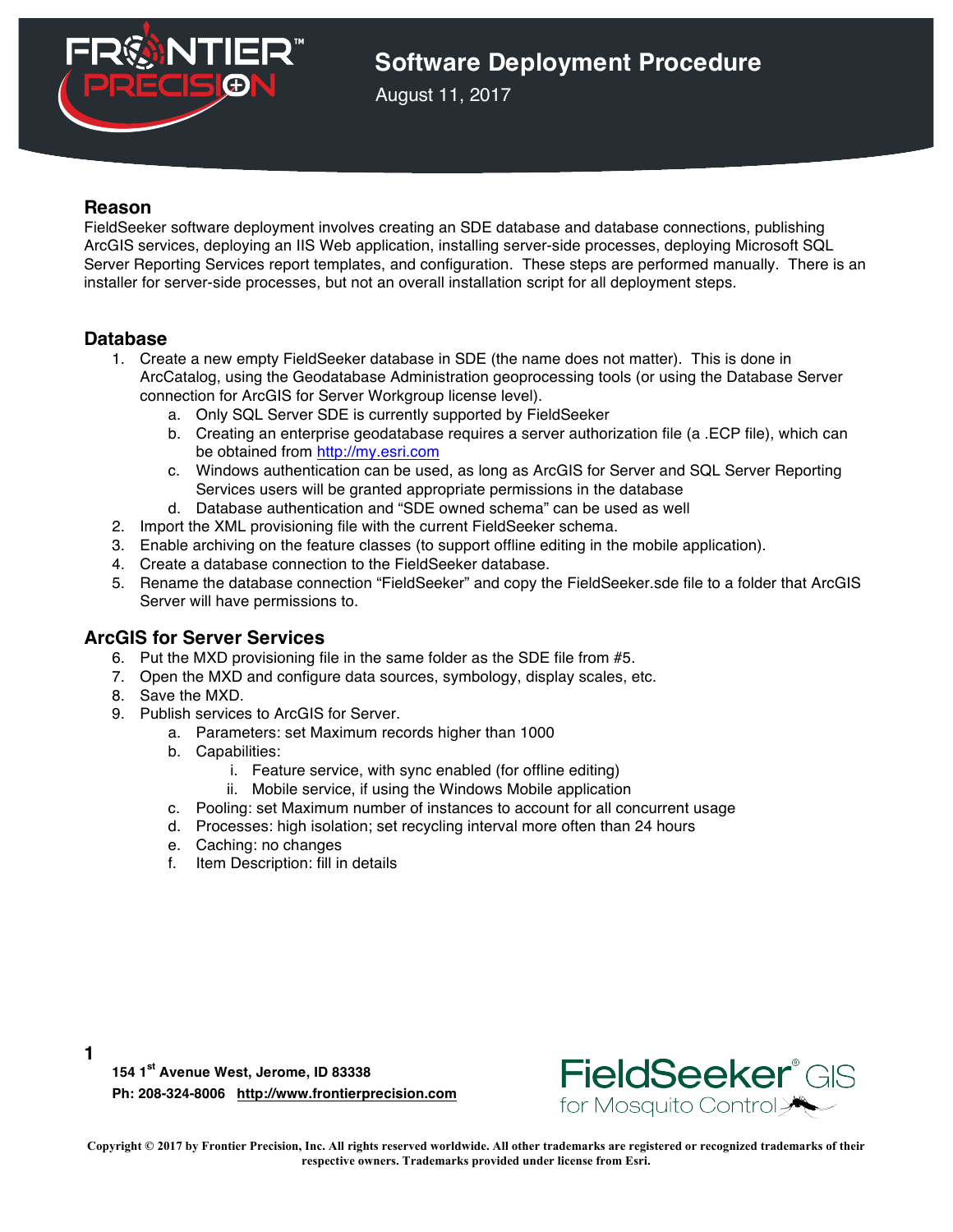

# **Software Deployment Procedure**

August 11, 2017

### **FieldSeeker Server-Side Processes**

- 10. Install FieldSeeker Server-Side Processes using installer
	- a. FieldSeeker Coordinator Service is required (Main Files) this is a Windows service that periodically updates the FieldSeeker database
		- i. The Windows service must run with appropriate permissions to the folder where the SDE connection file is located (#5 above) and with appropriate SDE permissions to the database
	- b. ULV Data Processor and TCP/IP File Server are required for the ULV extension

## **FieldSeeker Web Application Deployment**

- 11. Deploy the FieldSeeker Web IIS application
	- a. Configure Internet Information Services (Turn Windows features on, or Server role configuration) – the following items should be enabled (in addition to whatever other features are already enabled in IIS)
		- i. World Wide Web Services
			- 1. Application Development Features
				- a. ASP .NET 3.5
			- 2. Common HTTP Features
				- a. Default Document
				- b. HTTP Errors
				- c. HTTP Redirection
				- d. Static Content
			- 3. Health and Diagnostics
				- a. HTTP Logging
				- b. Request Monitor
				- c. Tracing
			- 4. Security
				- a. Basic Authentication
				- b. URL Authorization
				- c. Windows Authentication
	- b. Create IIS Website, or add to Default Website
	- c. Copy in FieldSeeker Web application provisioning package
	- d. Convert to Application
	- e. Ensure application is part of an Application Pool that is using .NET Framework 4.x.
	- f. Configure the Web.config feature service, geometry service, and reporting service URLs
	- g. Run the Web application from a browser to ensure that it starts up properly

## **SQL Server Reporting Services**

- 12. Configure SQL Server Reporting Services
	- a. Ensure that a Reports and ReportManager URL are available, that a Reporting Services database is created, and that the Reporting Services Windows service is running (Reporting Services Configuration tools)
	- b. Deploy SQL Reporting Services report templates to report server
		- i. Open report templates, configure data connections, test, deploy
- **2**

**154 1st Avenue West, Jerome, ID 83338**

**Ph: 208-324-8006 http://www.frontierprecision.com**



**Copyright © 2017 by Frontier Precision, Inc. All rights reserved worldwide. All other trademarks are registered or recognized trademarks of their respective owners. Trademarks provided under license from Esri.**